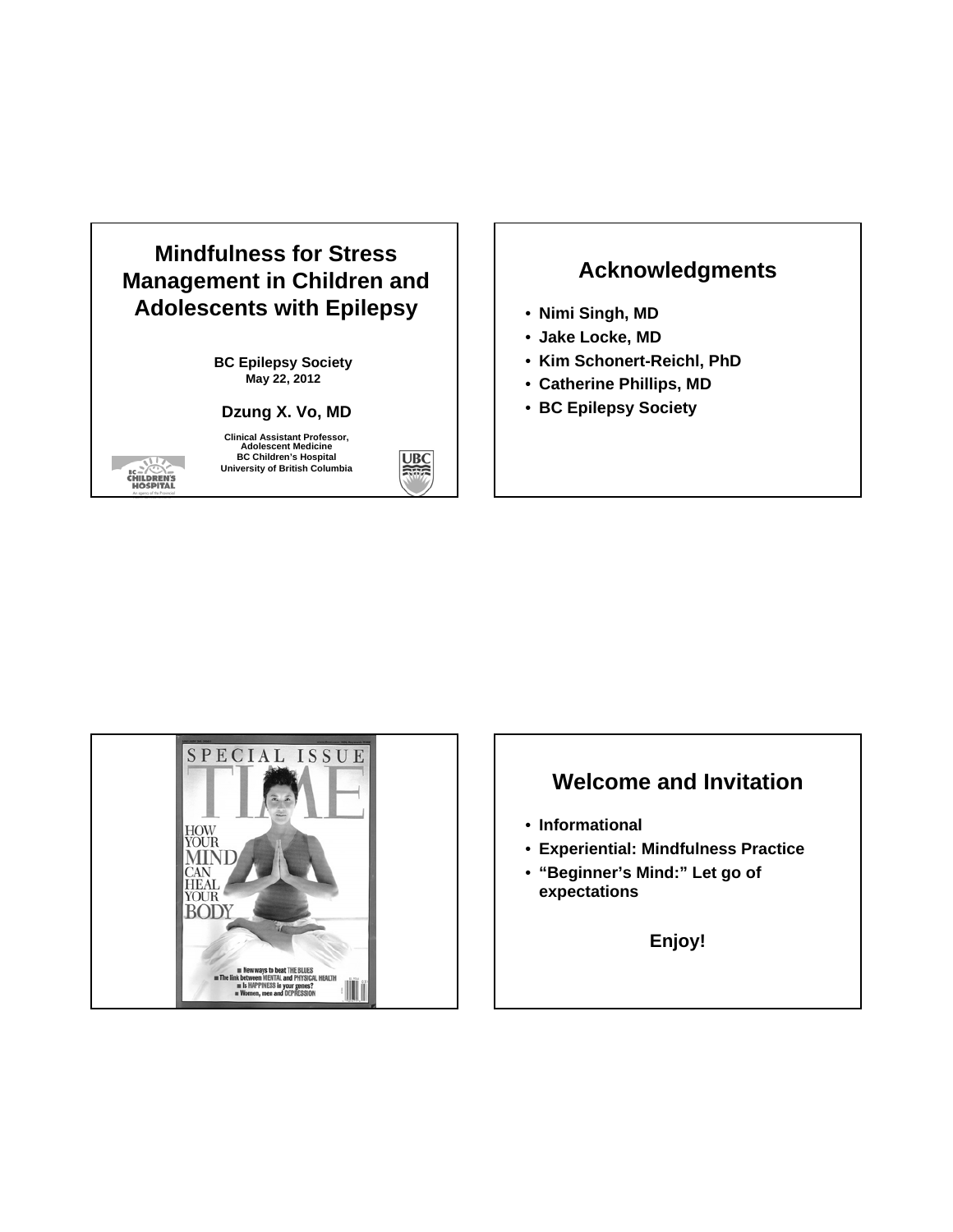

### **Outline**

**PART 1: Stress, Health, and Epilepsy**

**PART 2: Resilience and Mindfulness**

**Part I: Stress, Health, and Epilepsy**

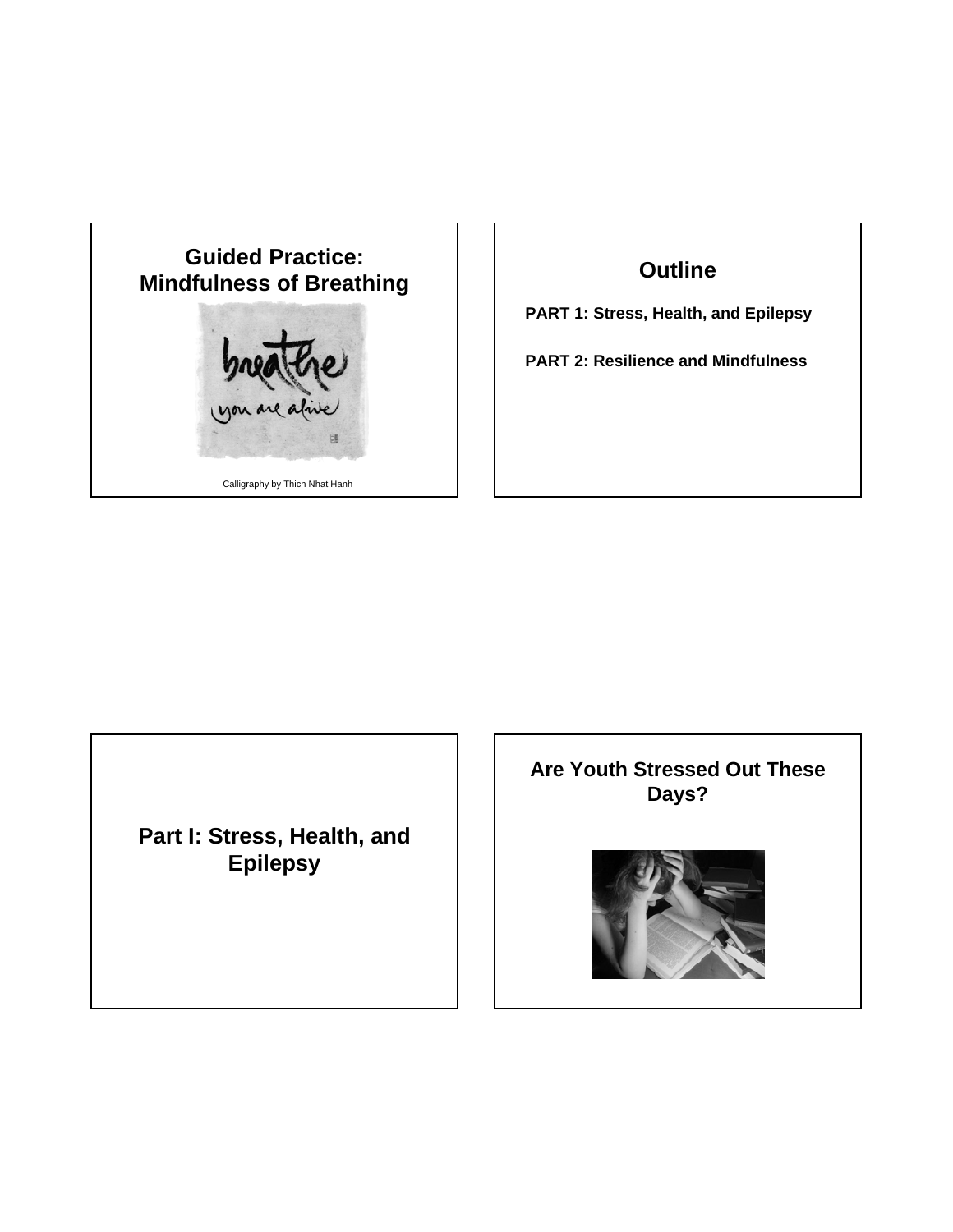



### **Sources of Youth Stress**

- **School**
- **Peer relationships**
- **Family conflicts**
- **Chronic Health Conditions**
- **Poverty, Violence, Racism**

### **Stress Physiology**

- **Evolutionarily advantageous:**
	- **Example of caveperson and saber-tooth tiger** – **Blood get shunted to organs critical for**
	- **survival (heart, lungs, muscles, brainstem)** – **Blood gets shunted away from organs NOT**
	- **critical for survival (GI track, reproductive track, immune system, pre-frontal cortex)**
	- **Allows for "fight, flight or freeze" response**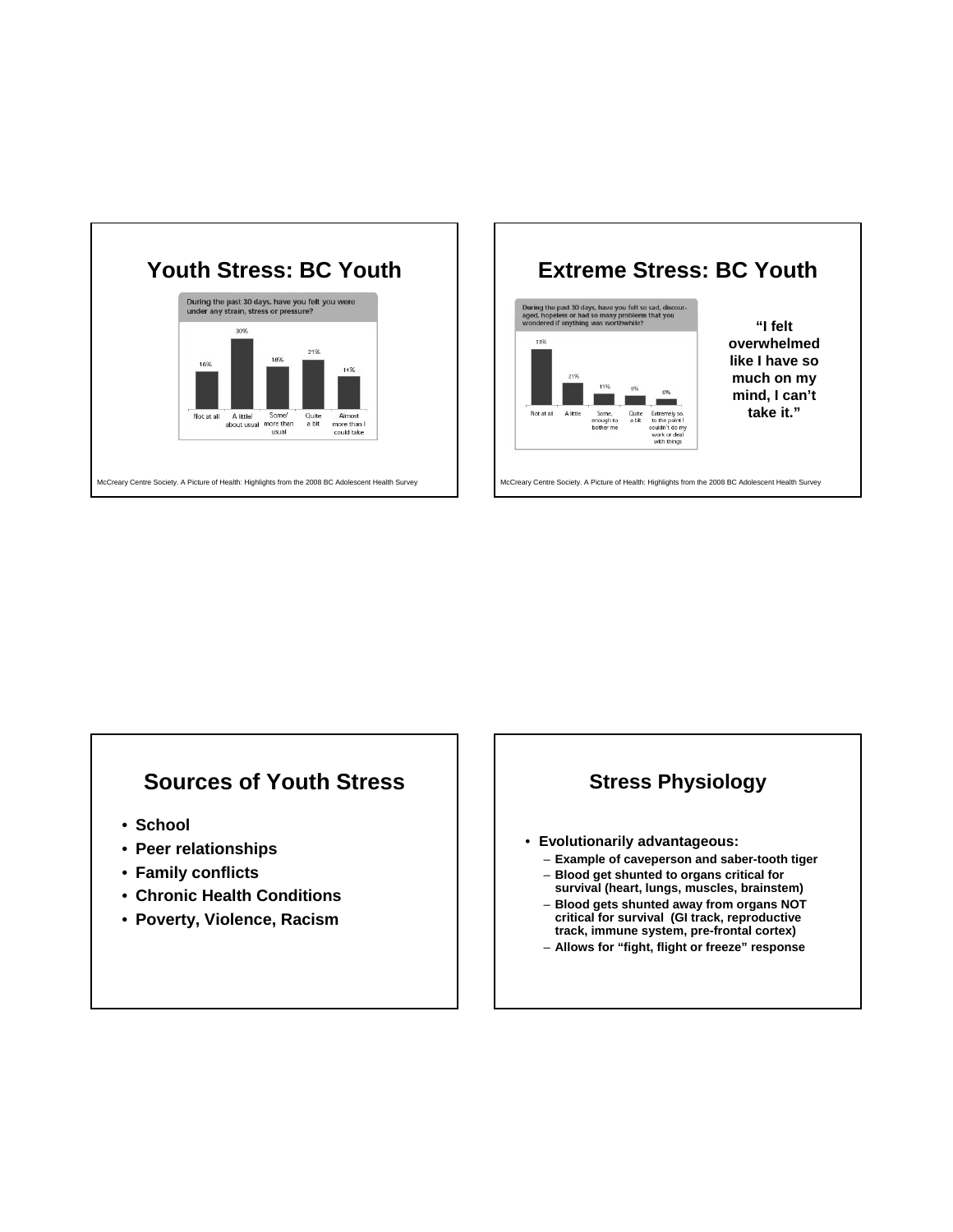

# **The Reptile Brain**

### **Stress Triggers**

- **Gets triggered equally by EXTERNAL as well as INTERNAL events (i.e. negative thoughts)**
- **Not all events are true threats to survival (but our body doesn't know this!)**

### **Stress & Psychological Functioning**

- **Increased arousal, alertness, vigilance**
	- **Everything looks like a potential threat to survival**
	- **Maximizes ability to stay alive in lifethreatening circumstances**
- **Chronic: cycle of negative emotions and distorted perception**
	- **Anxiety, Depression, PTSD**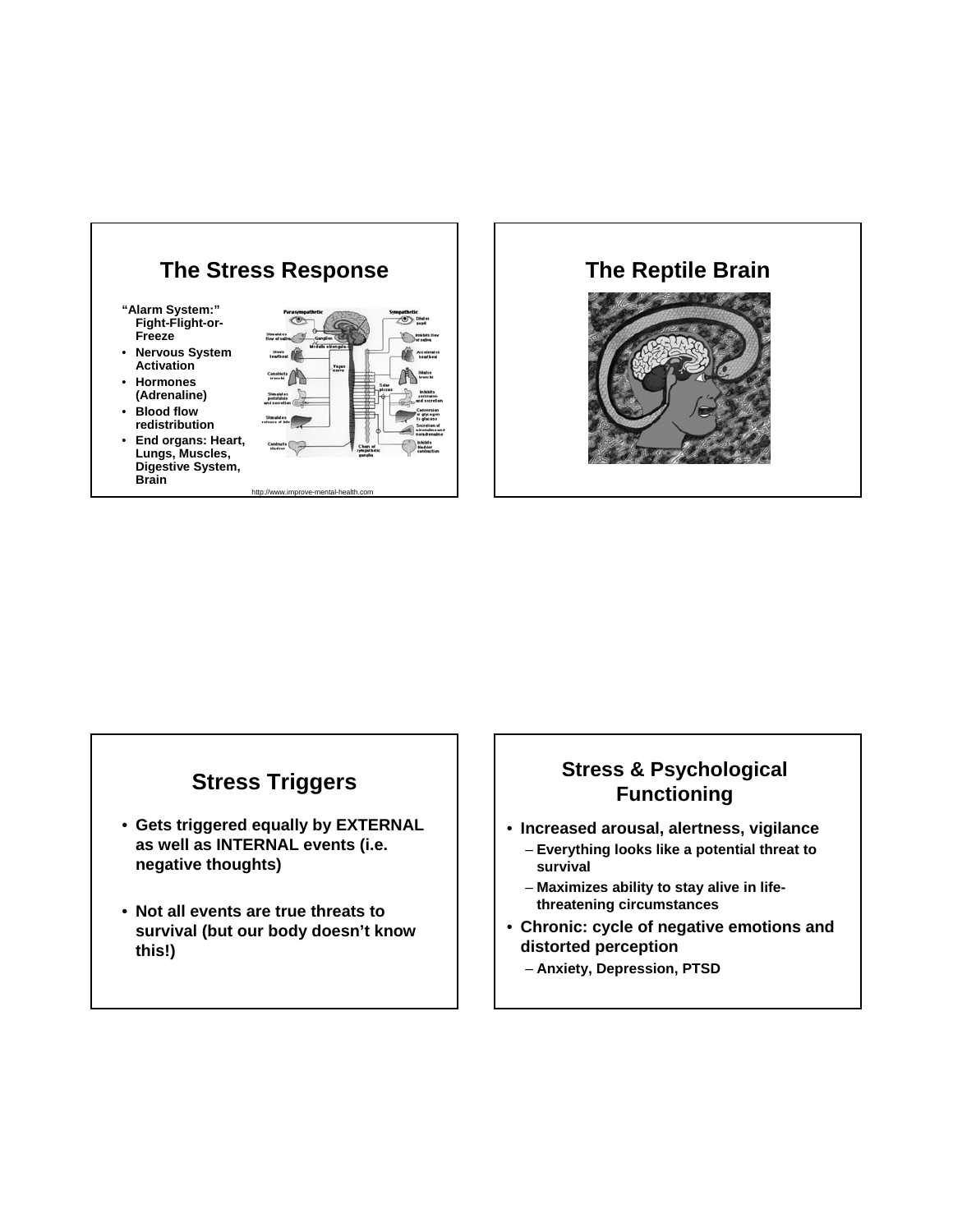

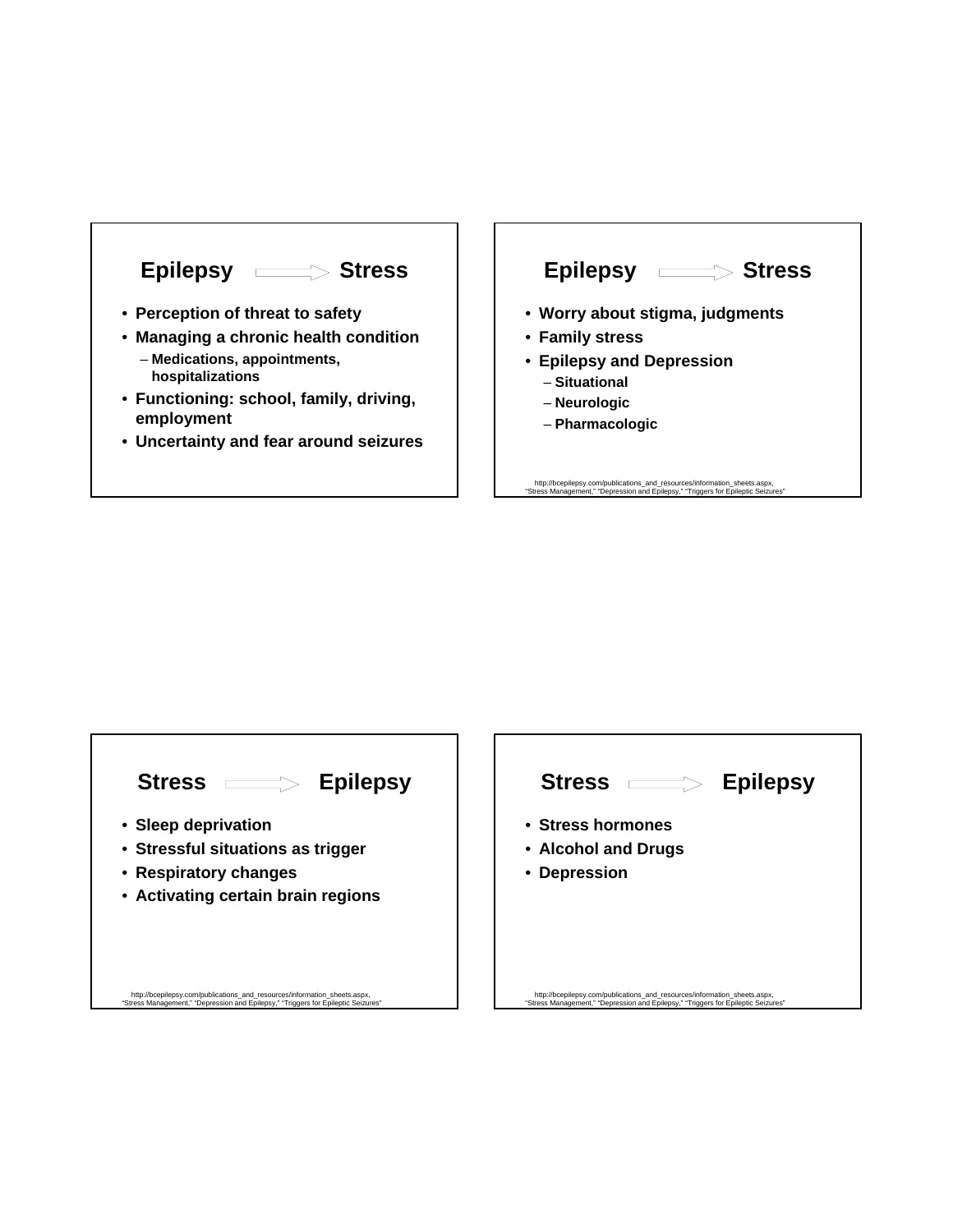



# **Recognizing Possible Signs of Stress**

- **Change in behavior**
- **Irritability**
- **Withdrawal**
- **Lack of "enjoyment" in activities**
- **Drug, tobacco, alcohol use**
- **Change in sleep, appetite, energy**
- **Somatic symptoms**

# **Asking Your Child About Stress**

- **Unconditional love**
- **Deep listening**
- **Non-judgmental attitude**
- **"Open the door"**
- **Role model coping and resilience: What you do is more important that what you say**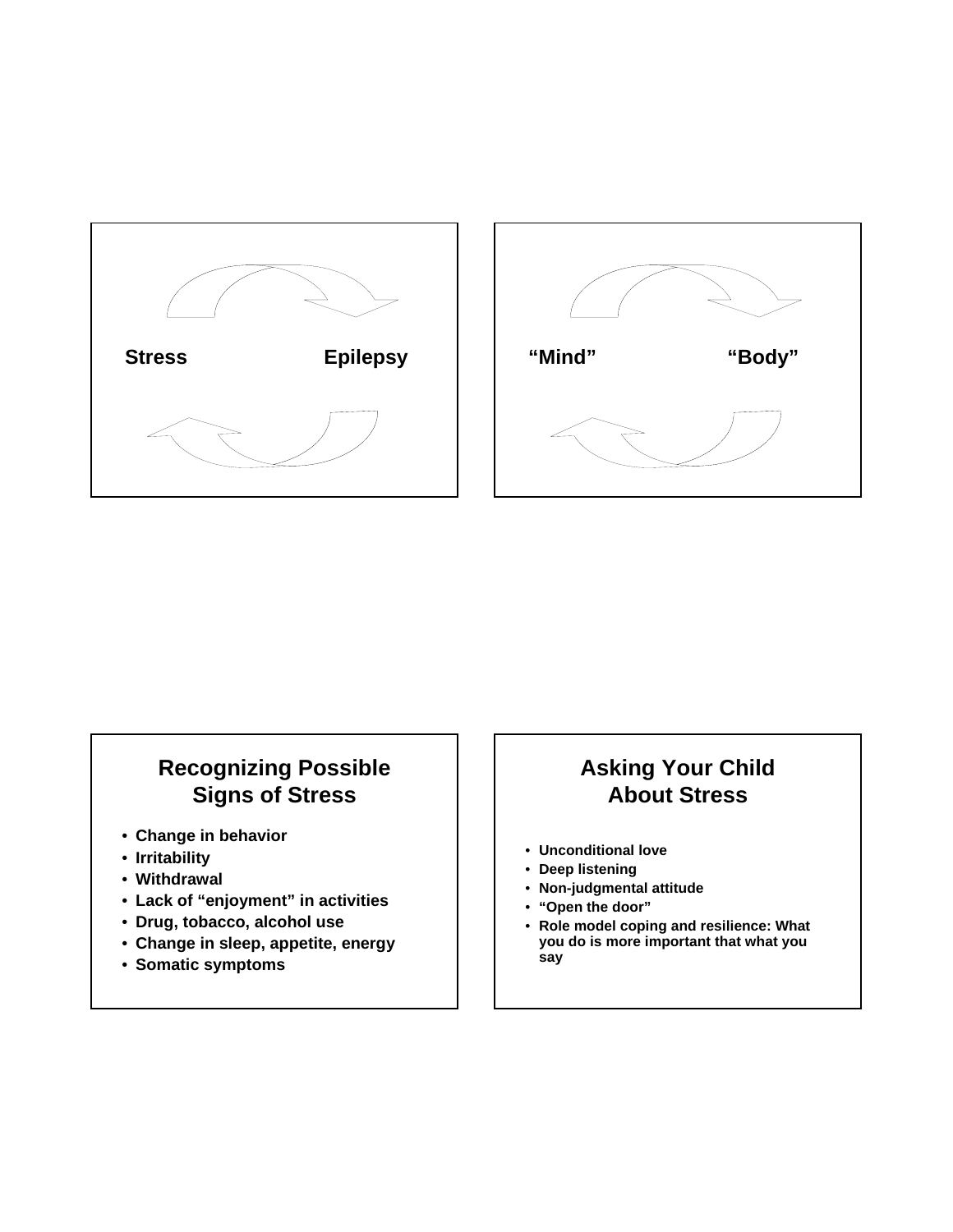**PART 2: Resilience and Mindfulness**



### **Supporting Innate Resilience: Critical First Steps**

- **Optimal nutrition**  – **Whole foods, micronutrients, OTFA's**
- **"Brain Hygiene"**
	- **Healthy Mind Platter**

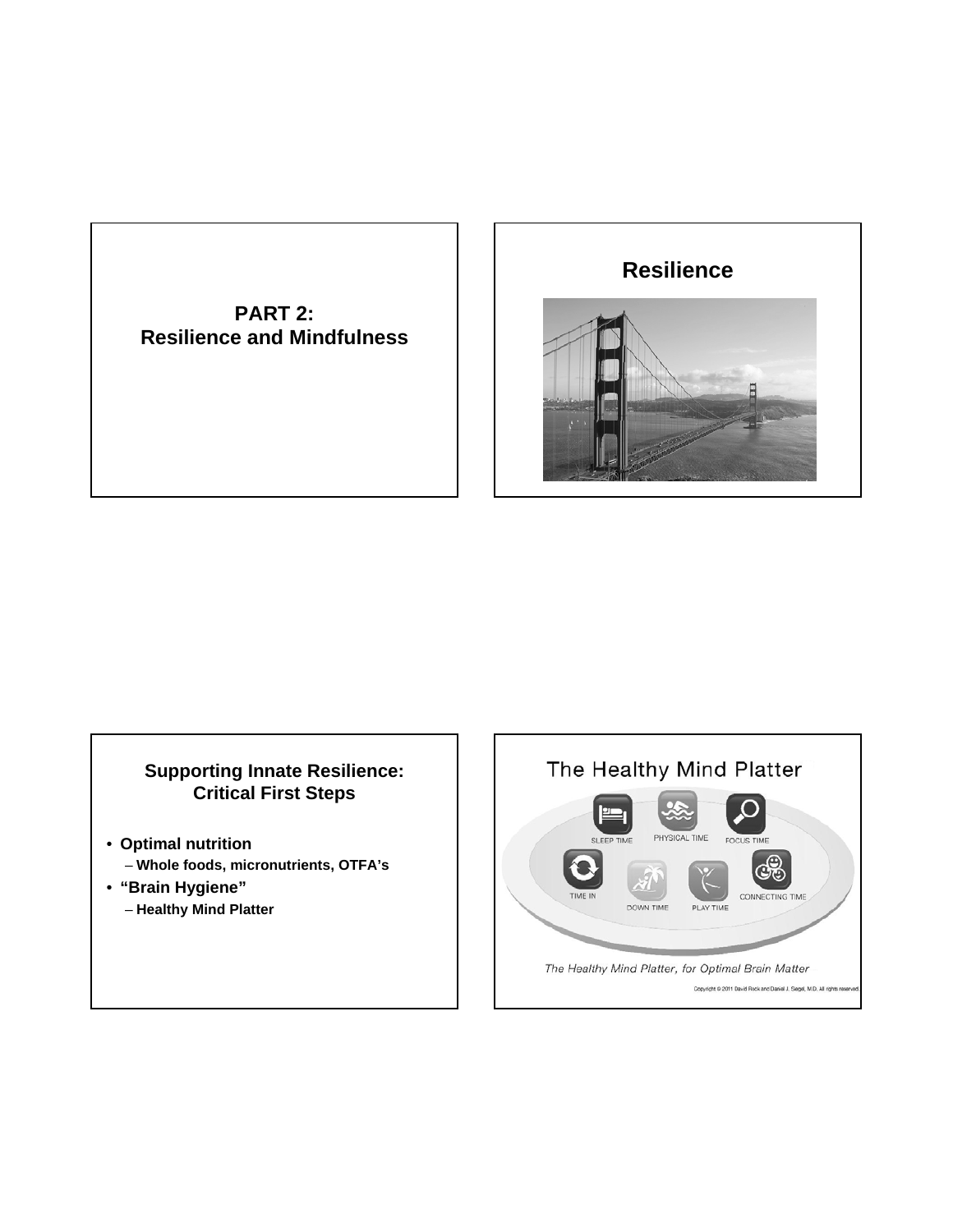# **What is Mindfulness?**



### **Case**

- **18 year old female with chronic back pain**
- **Functional limitations**
- **Mood symptoms**
- **Modified Individual Mindfulness-Based Stress Reduction**



### **What is Mindfulness?**

**"Paying Attention** in a particular way: **On Purpose** in the **Present Moment** and **Non-Judgmentally"**

**- Jon Kabat-Zinn**

Kabat-Zinn J: *Wherever You Go, There You Are: Mindfulness Meditation in Everyday Life*. 1994. p.4.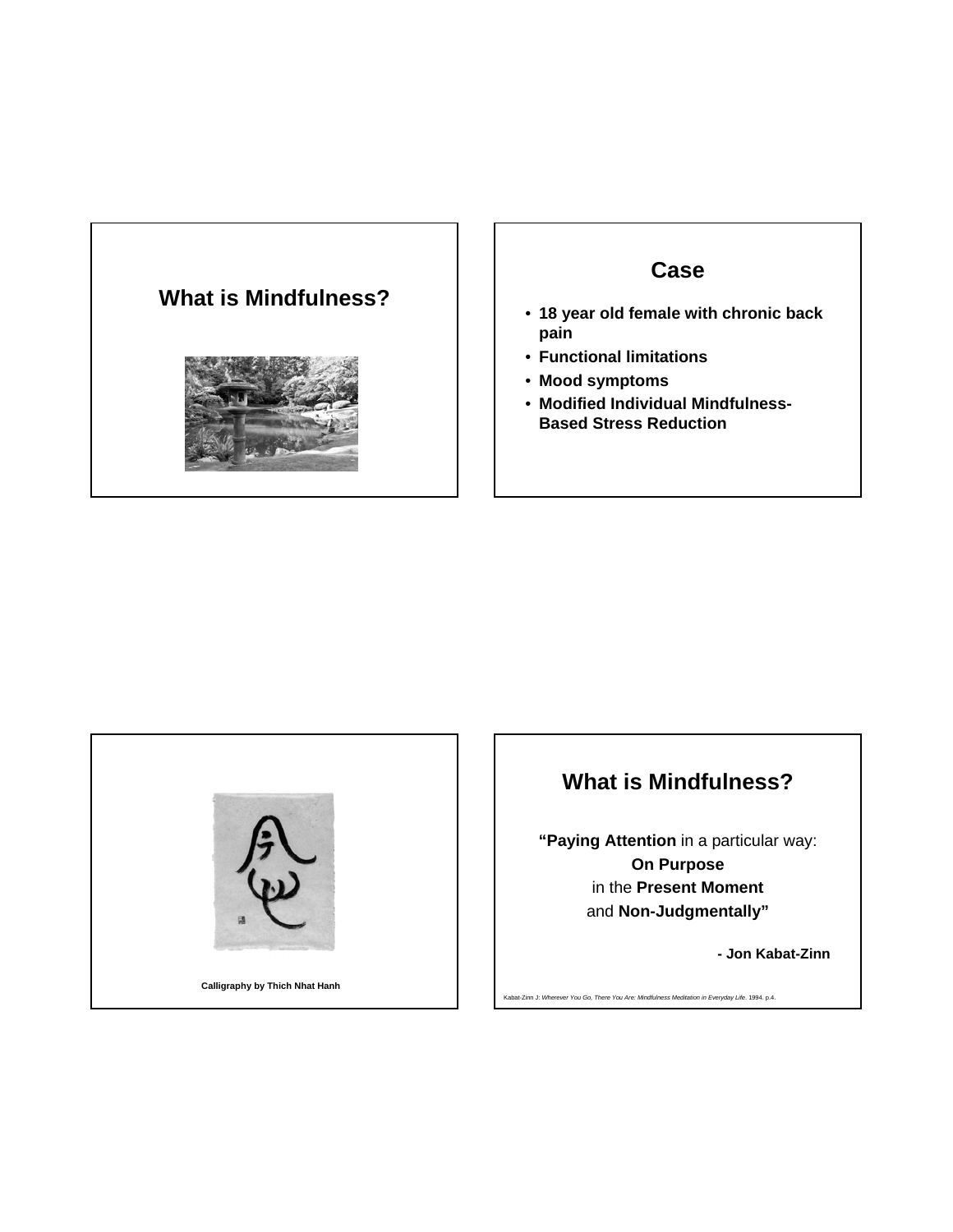**"As long as you are breathing, there is more right with you then there is wrong with you."**

### **Why Mindfulness?**

- **Being "caught" in the past, future, or in judgments**
- **Living fully by entering the present moment, over and over**
- **Breath as our anchor**
- **You already know how to do this**

### **Why Mindfulness?**

- **"Clear seeing"**
- **Experiencing positive emotions**
- **Handling stress and negative emotions, pain**

### **What is Mindfulness?**

- **A capacity, cultivated through regular and consistent practice**
- **Being fully present in the here and now**
- **Being fully present with all experiences: Positive, Negative, or Neutral**
- **Observing, not judging, what arises**
- **Not "turning away" (denying, resisting, avoiding...)**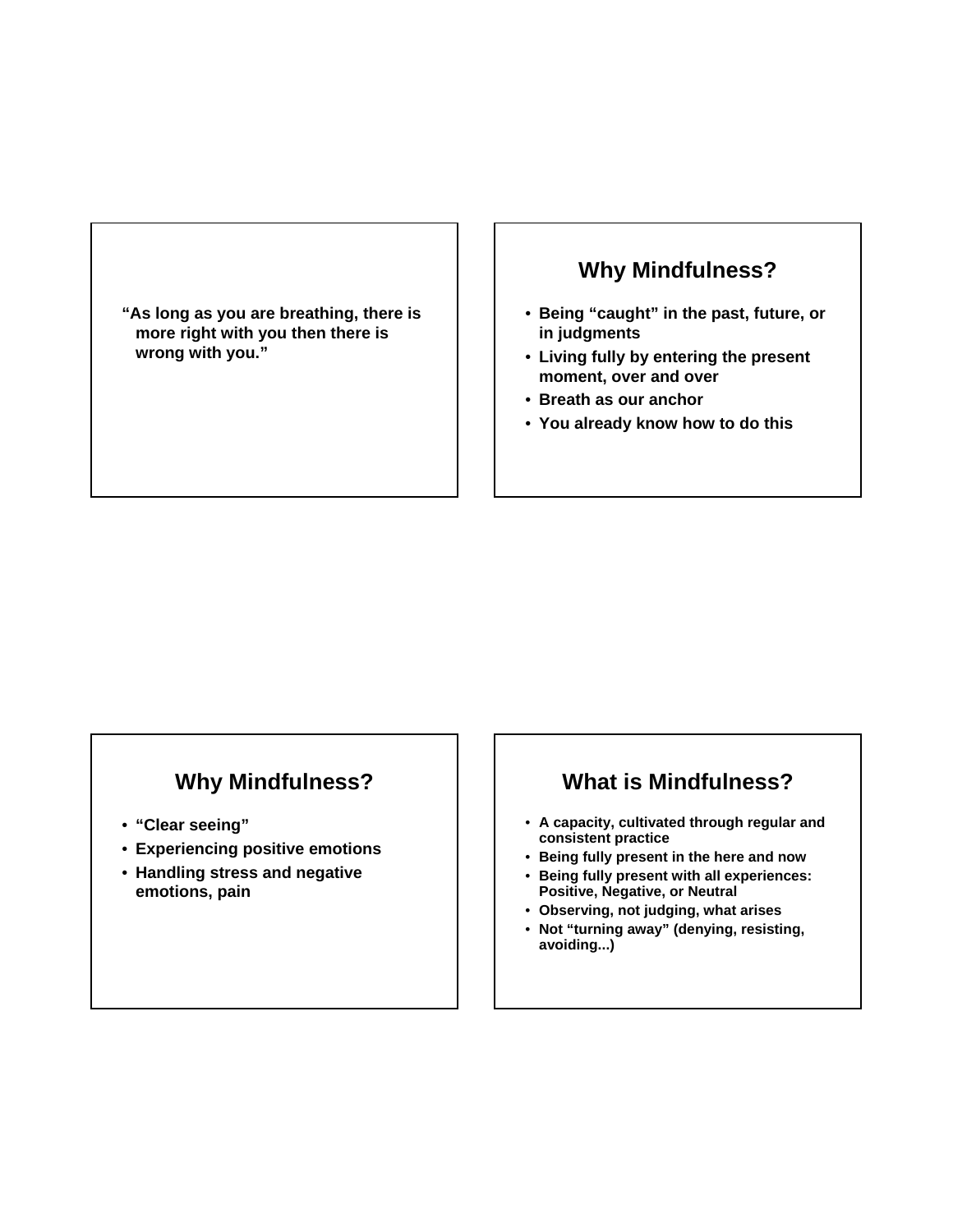### **Mindful Qualities**

- **Beginner's Mind (Curiosity)**
- **Loving-Kindness (Compassion)**
- **Radical Acceptance**
- **Non-striving**
- **Letting Go**

### **Mindfulness Myths**

- **Having a "blank" or "empty" mind**
- **Seeking "bliss"**
- **"Escaping pain"**
- **Relaxation exercises**
- **"Zoning out:" Withdrawing from life**



### **Is Mindfulness a Religion?? Formal Mindfulness Practices**

- **Sitting Meditation**
	- **Mindful Breathing**
	- **Physical Sensations** – **Thoughts**
	- **Emotions**
- **Walking Meditation**
- **Body Scan**
- **Mindful Movements**
- **SOBER 3-minute Breathing Space**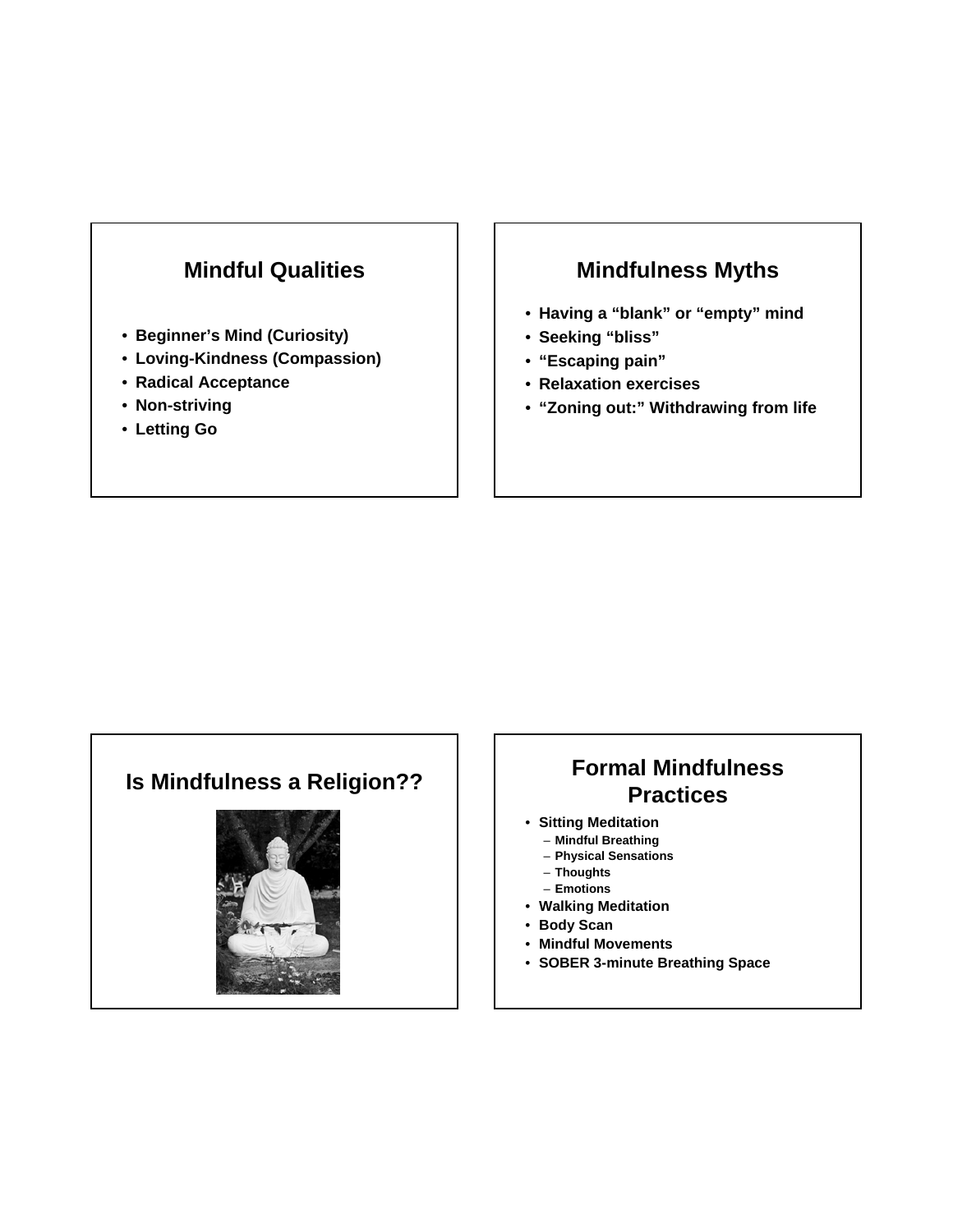### **Informal Mindfulness Practices**

- **Not taking specific time "just" for mindfulness**
- **Walking**
- **Eating**
- **Every day activities**
- **Mindful STOPping**
- **Listening and speaking**

**"The little things? The little moments? They aren't little."**

**- Jon Kabat-Zinn**

### **A Way of Life**

- **Make the practice your own**
- **More than just a "technique"**
- **Invite mindfulness to permeate all moments of your life**

### **How can Mindfulness be Helpful?**

- **Increase effective coping across a range of stressors**
- **Change ruminative cognitive patterns**
- **Modulates physiological and psychological stress response**

Miller JJ et al. *Gen Hosp Psychiatry* 1995;17(3):192-200.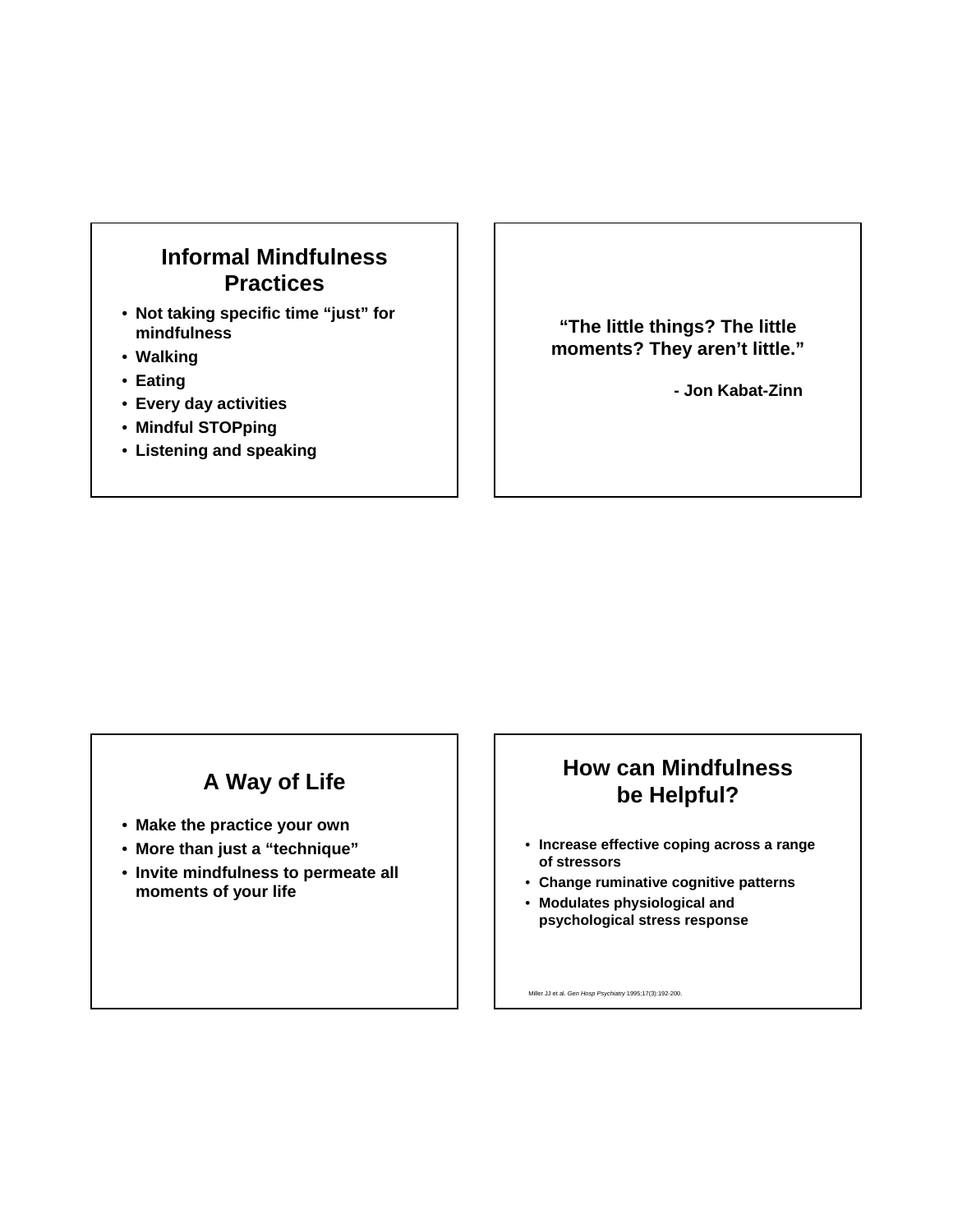| <b>Unmindful</b>    | <b>Mindful</b>     |
|---------------------|--------------------|
| <b>Autopilot</b>    | Mindful            |
| <b>Reacting</b>     | Responding         |
| <b>Reflexive</b>    | <b>Reflective</b>  |
| <b>Lizard Brain</b> | <b>Human Brain</b> |
| <b>Rigid</b>        | <b>Flexible</b>    |
| <b>Conditioned</b>  | Open, Creative     |
| <b>Closed</b>       | <b>Receptive</b>   |
| <b>Habit</b>        | <b>Intention</b>   |

**Switching "Modes"**

### **MBSR: A History**

- **Centuries: Eastern meditation traditions**
- **1979: Stress Reduction Clinic, University of Massachusetts Medical School**
- **2009: Over 240 hospitals and clinics**



### **The MBSR Program**

- **Eight weekly group sessions, 2.5 hours each; 7-hour daylong retreat**
- **Psychoeducation**
- **Skills-based training**
- **Formal Sitting & Walking Meditation**
- **Yoga, Tai Chi**
- **Body Scan**
- **Daily Homework Exercises (1 h/d)**

### **Clinical Trials: MBSR**

- **Large body of literature**
- **Improvements in Psychiatric and Medical symptoms**
- **Outcomes**
	- **Chronic Pain Medical Sx's**
		-
	- **Anxiety Greater Energy**
		-
	- **Perceived Stress Improved sleep**
- -

Baer R. *Clinical Psychology: Science and Practice* 2003;10(2):125-143. Carlson LE. *Brain Behav Immun* 2007;21(8):1038-49.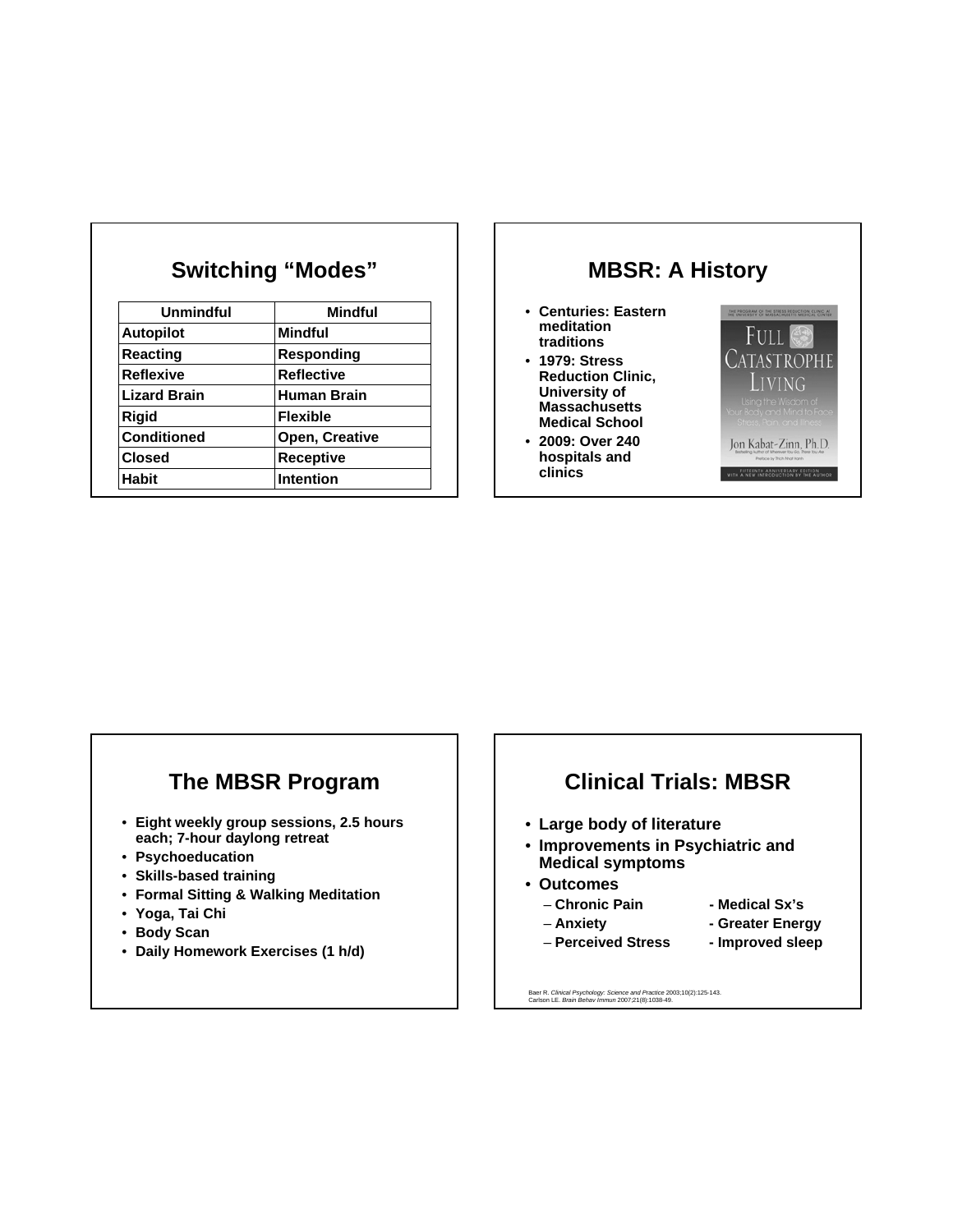

- $N = 20$
- **Experienced mindfulness meditators vs. matched controls**
- **Cortical thickness increases**
- **Attention, interoception, sensory processing**
- **Correlated with meditation experience**

Lazar S. NeuroReport. 2005;16:1893





### **Research: Verdict**

- **Limitations**
	- **Relatively fewer RCT's**
	- **"Mechanism" of benefit poorly understood**
- **Overall:** 
	- **Moderately strong evidence for benefit of mindfulness-based interventions in adults**
	- **Heterogeneous mood and medical symptoms**
	- **Emerging: Intriguing findings in neurobiology and epigenetics (telomerase studies)**

### **Case, Part 2**

- **"I'm fine with having the pain now. What makes me really happy is not being stressed about the pain."**
- **"I have more energy now. I didn't realize how tiring it is to be suffering all the time."**
- **"I'm able to see [my pain] in a more positive light. I'm even able to smile to my pain now."**
- **Improved family relationships**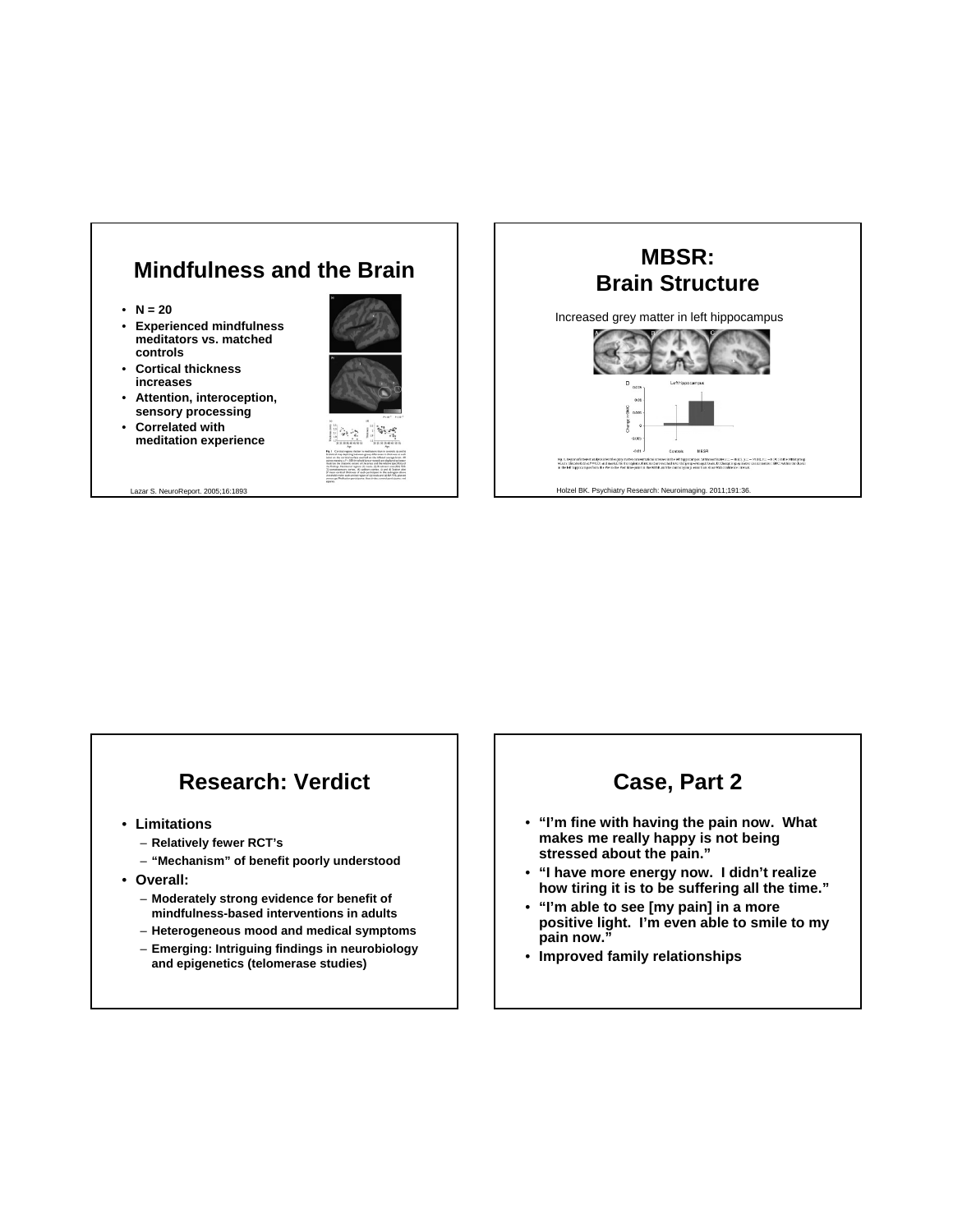



### **Adolescent Health Stress, Trauma, and Coping**

- **Health Risk Behaviors**
- **Chronic Illness**
- **Chronic Pain**
- **Mood Disorders**
- **Trauma**

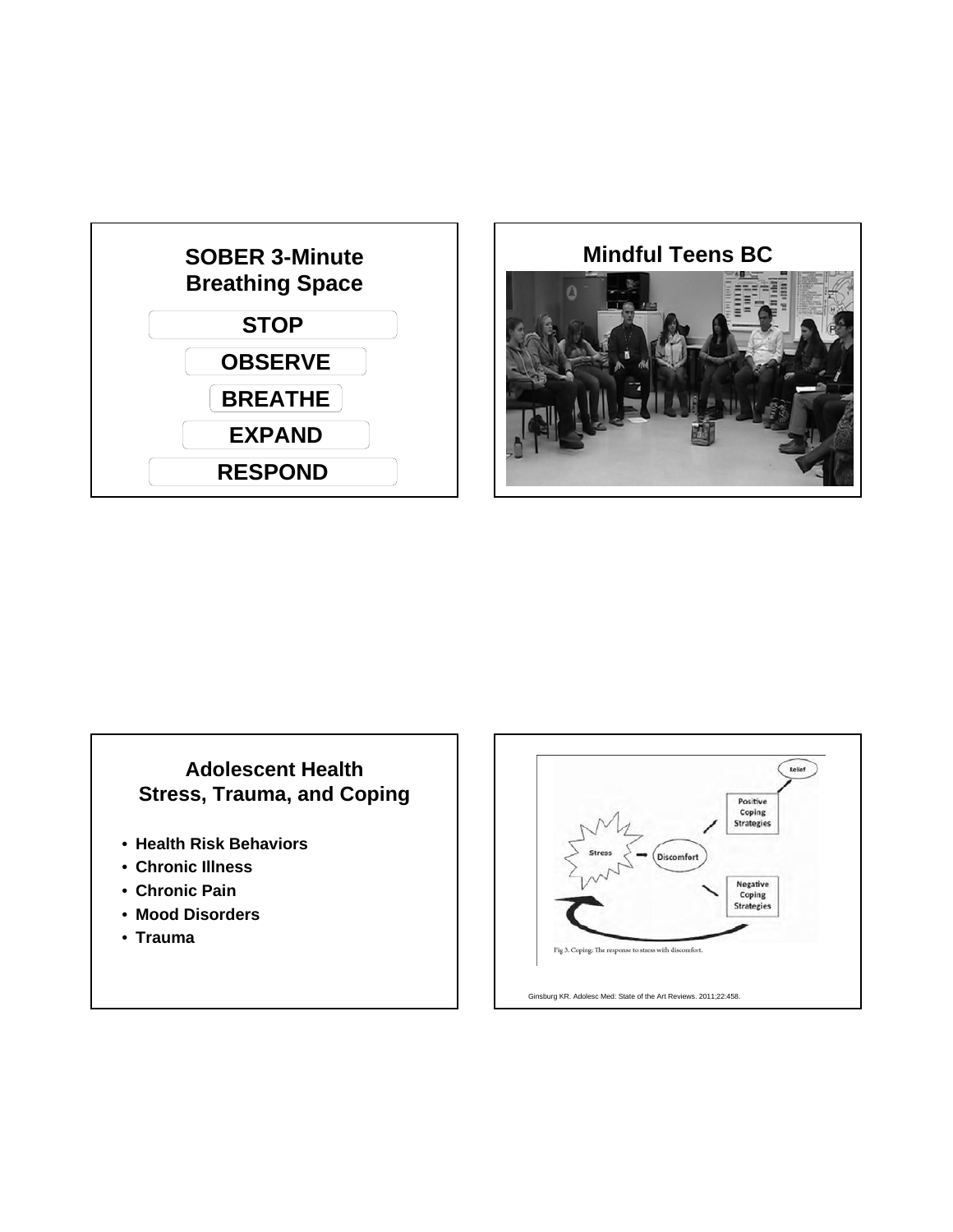### **Mindfulness and Adolescent Development**

- **Repeated, focused attention: "Change the Mind to Change the Brain"**
- **Alter trajectory of pruning?**
- **Promote neural pathways associated with resilience, emotional regulation, and Positive Youth Development?**
- **Reduce health risk behaviors?**
- **Provide lifelong skills?**

### **Mindfulness with Children & Adolescents: Clinical Trials**

- **Preliminary evidence for:** 
	- **Increased attention (ADHD)**
	- **Blood pressure**
	- **Psychological symptoms**
	- **Reduced problem behaviors at school**
	- **Positive Affect**
	- **Sleep**

Biegel GM. *J Consult Clin Psychol* 2009;77(5):855-66.<br>Black DS et al. Pediatrics. 2009 Sep;124(3):e532-41<br>Burke C. J Child Fam Stud (2010) 19:133–144<br>Greenberg. Child Dev Persp. 2011. ePub

### **Adapting Mindfulness Teaching for Youth**

- **Cognitive Development: Concrete language**
- **Attention: Shorter Practices**
- **Examples: Relevant**
- **Social environment: Teen-friendly**

### **BC Children's Hospital: Individual Mindfulness**

- **Individual Modified MBSR-T**
- **Chronic pain**
- **Chronic stress related to chronic illness**
- **8 weeks**
- **One on one**
	- **+/- Caregiver, partner**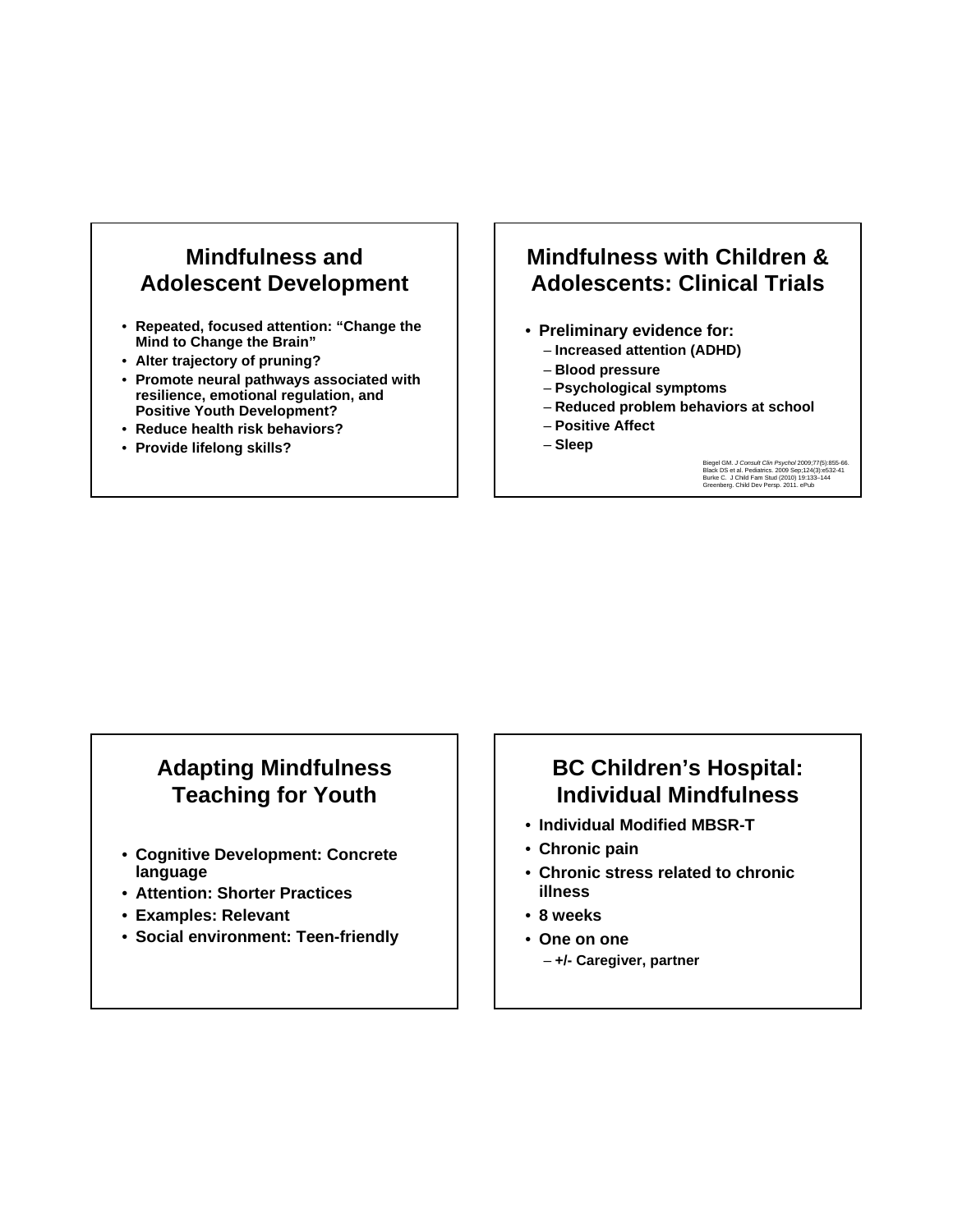### **BC Children's Hospital: MARS-A Group**

- **"Mindful Awareness and Resilience Skills for Adolescents"**
- **8-week group mindfulness training**
- **Adapted from MBSR, MBCT, MBSR-T**
- **Adolescents with depressive symptoms, +/- chronic illness, chronic pain, somatoform symptoms**

### **Handling Thoughts**

- **"Thoughts are not facts"**
- **"Don't believe everything you think"**
- **Recognizing Rumination**
- **Cultivate stance of curious, compassionate observer**
- **Practice: Train of Thoughts**
- **Practice: Observing Thoughts**

### **Handling Emotions**

- **"You can't stop the waves, but you can learn to surf"**
- **"Don't just do something, sit there!"**
- **Practice: Mindful STOPing**
- **Practice: Belly breathing, walking meditation**
- **Practice: Making peace with emotions**

### **Building Resilience: What can parents do?**

**What we do to model healthy resilience strategies for our children is more important than anything we say about them.**

**Kenneth Ginsburg, MD MSEd http://www.fosteringresilience.com/**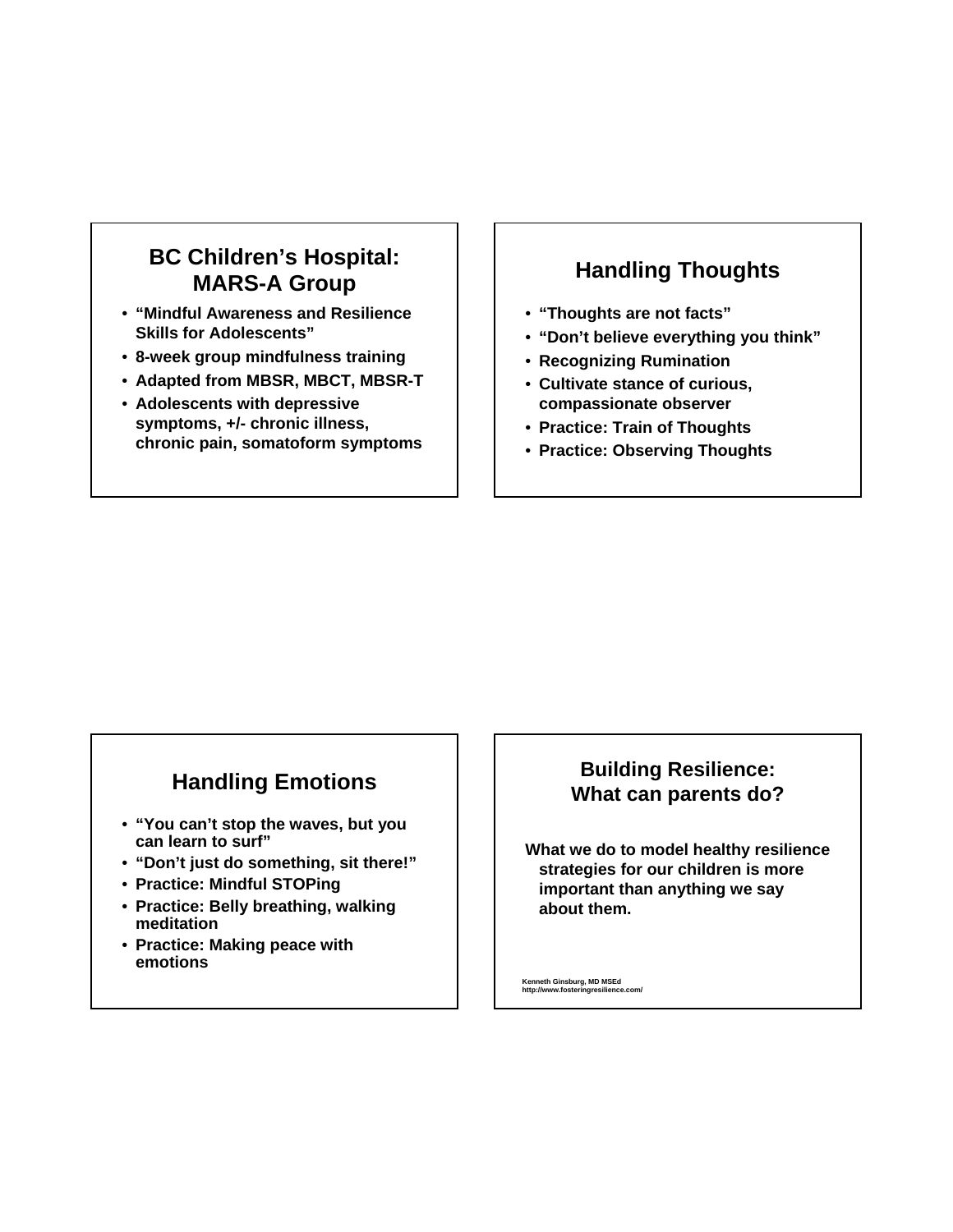

### **Mindfulness for Parents**

- **MBRP: Mindfulness-Based Childbirth and Parenting**
- **Mindful listening and communication**
- **Self-care**
- **MBSR**



### Wrapping Up **Resources: Books**

- **Kabat-Zinn, J.** *Full Catastrophe Living; Wherever You Go, There You Are*
- **Kabat-Zinn, J.** *Mindfulness for Beginners*
- **Biegel G.** *The Stress Reduction Workbook for Teens*
- **Stahl & Goldstein.** *A Mindfulness-Based Stress Reduction Workbook*
- **Williard C.** *Child's Mind*
- **John & Myla Kabat-Zinn.** *Everyday Blessings: The Inner Work of Mindful Parenting*